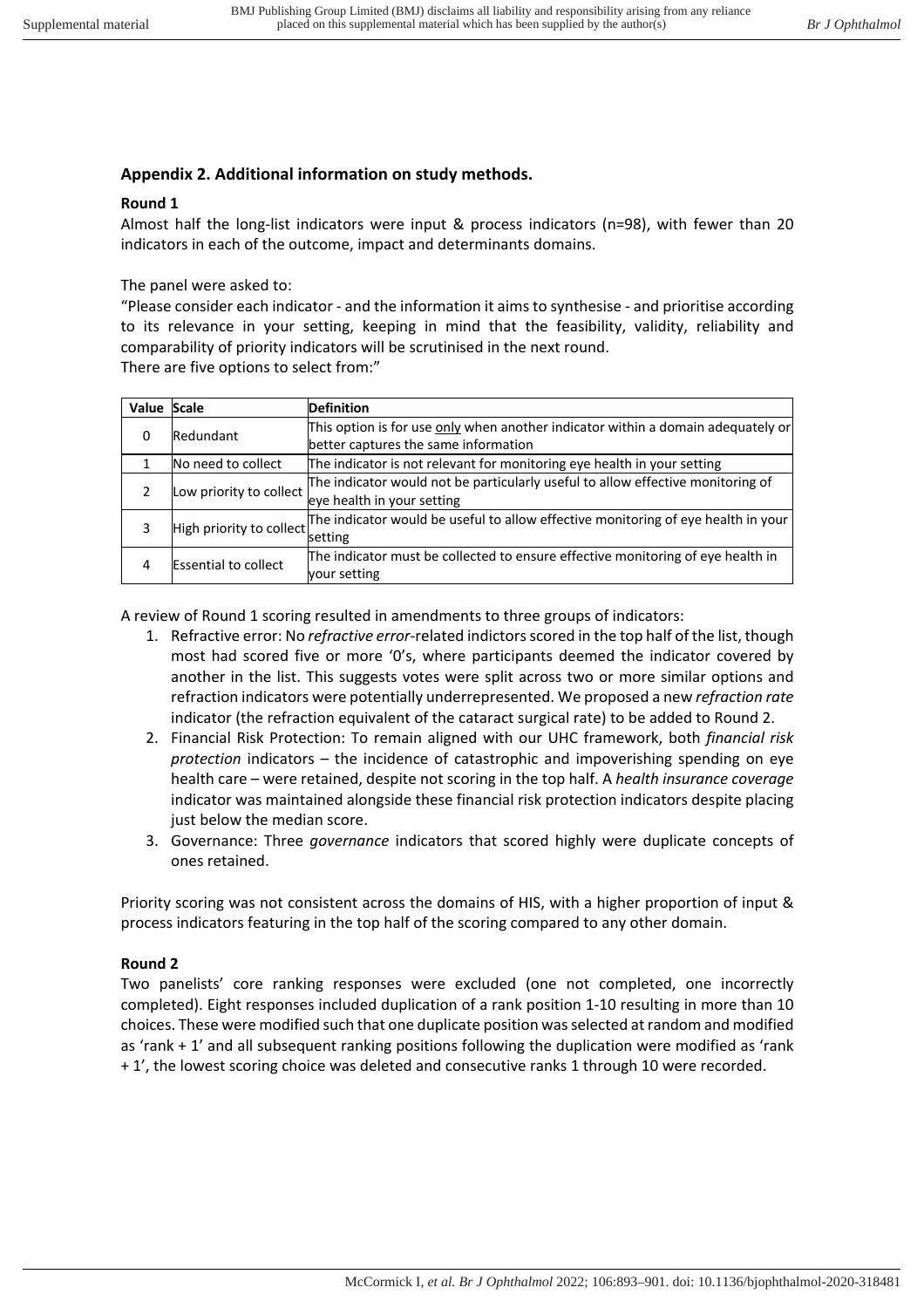## **Appendix 3. The top 30 global eye health indicators prioritised by 72 global eye health stakeholders in Round 2**

| Inputs & processes                                                                                                                 |  |  |  |
|------------------------------------------------------------------------------------------------------------------------------------|--|--|--|
| Governance                                                                                                                         |  |  |  |
| Eye health is integrated into the national health plan (or the relevant specific plan e.g. NCD plan) (Y/N)                         |  |  |  |
| National health plan includes human resources for eye care (Y/N)                                                                   |  |  |  |
| Is the National Prevention of Blindness/Eye Health plan implemented at country level? (Y/N)                                        |  |  |  |
| Is the National Prevention of Blindness/Eye Health plan based on evidence of eye health need gathered in the                       |  |  |  |
| last ten years (quality of plan) [e.g. cites population-based survey and health service assessment data]                           |  |  |  |
| <b>Finance</b>                                                                                                                     |  |  |  |
| Eye health is integrated into the national health budget (Y/N)                                                                     |  |  |  |
| The percentage of defined eye health services (e.g. cataract surgery, glaucoma meds, DR laser, antiVEGF)                           |  |  |  |
| covered by national health insurance                                                                                               |  |  |  |
| Infrastructure                                                                                                                     |  |  |  |
| Number of primary care facilities with eye health capacity (by any of optometrists/ ophthalmic nurses/health                       |  |  |  |
| workers trained in eye care) per million population                                                                                |  |  |  |
| Number of secondary (district level) ophthalmology/eye care centres per million population                                         |  |  |  |
| Number of low vision centres nationally (secondary and tertiary) per million population                                            |  |  |  |
| Number (and percentage) of neonatal units providing screening for retinopathy of prematurity nationally                            |  |  |  |
| <b>Supply chain</b>                                                                                                                |  |  |  |
| Total number of pharmaceuticals specifically for eye care on the National Essential Medicines List                                 |  |  |  |
| Information                                                                                                                        |  |  |  |
| Existence of a National Health Information System that includes eye care data (Y/N)                                                |  |  |  |
| Number of eye care indicators included in the monitoring framework of the national health strategic plan (or                       |  |  |  |
| other health plans) [Reported as number and proportion of total]                                                                   |  |  |  |
| Is disaggregation of data by equity measures (e.g. sex, urban/rural) available in eye health reporting (Y/N)                       |  |  |  |
| Eye health workforce                                                                                                               |  |  |  |
| Ophthalmologist density and distribution (per million population and by urban/rural or districts), by age and                      |  |  |  |
| sex; include 5 year trend option                                                                                                   |  |  |  |
| Is Primary Eye Care (prevention, identification, treatment, referral as appropriate per setting) integrated into                   |  |  |  |
| the national Primary Health Care programme? (Y/N)                                                                                  |  |  |  |
| Is Primary Eye Care integrated into the national Primary Health Care training? (Y/N)                                               |  |  |  |
| Does the human resources for health strategic plan include eye care? (Y/N)                                                         |  |  |  |
| <b>Outputs</b>                                                                                                                     |  |  |  |
| <b>Access</b>                                                                                                                      |  |  |  |
| Cataract surgical rate; including variation in rate across regions/districts & 5 year trend in CSR                                 |  |  |  |
| <b>Quality &amp; safety</b>                                                                                                        |  |  |  |
| Cataract surgical outcome (visual acuity) - proportion of eyes with 'good' outcome (6/18 or better)                                |  |  |  |
|                                                                                                                                    |  |  |  |
| <b>Outcomes</b>                                                                                                                    |  |  |  |
| Coverage                                                                                                                           |  |  |  |
| Cataract surgical coverage & effective cataract surgical coverage                                                                  |  |  |  |
| Refractive error coverage & effective refractive error coverage<br>Coverage of school eye health programmes for schools nationally |  |  |  |
|                                                                                                                                    |  |  |  |
| Coverage of retinopathy of prematurity screening of all infants who require screening (according to national                       |  |  |  |
| guidelines)                                                                                                                        |  |  |  |
| Coverage of DR screening of all people with diabetes (at the frequency recommended in national guidelines)                         |  |  |  |
| <b>Equity</b>                                                                                                                      |  |  |  |
| Effective cataract surgical coverage & effective refractive error coverage for the poorest 40% of the population                   |  |  |  |
| Impact                                                                                                                             |  |  |  |
| <b>Improved outcomes</b>                                                                                                           |  |  |  |
| Prevalence of blindness/MSVI/mild VI; by SEP, PoR, sex [equity dimensions to be reported as available]                             |  |  |  |
| Cause specific prevalence of vision impairment and blindness; by SEP, PoR, sex [equity dimensions to be                            |  |  |  |
| reported as available]                                                                                                             |  |  |  |